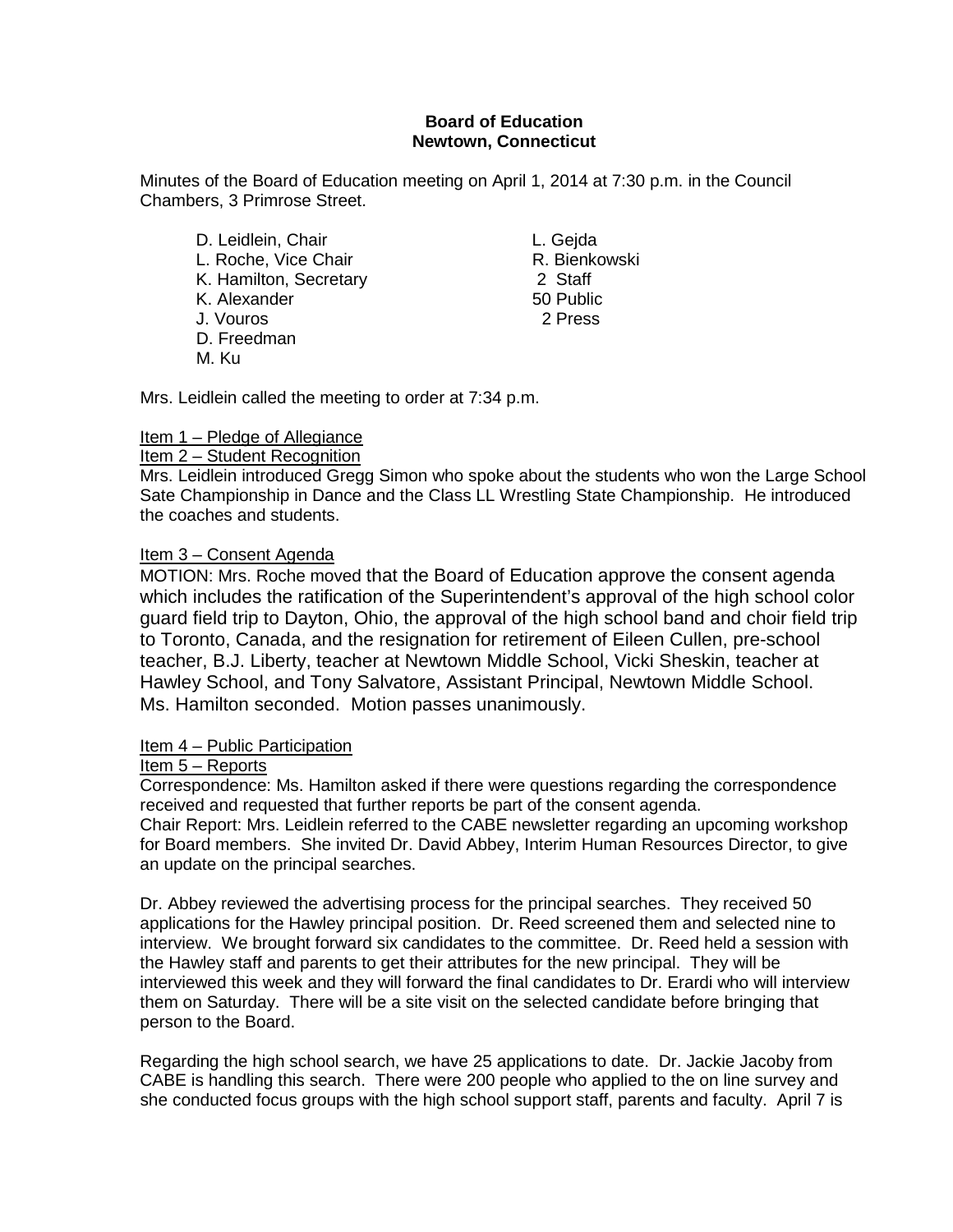Board of Education **-2-** April 1, 2014

the first committee meeting and she will share the results with them. Dr. Erardi will be on the screening interviews.

Committee Reports:

Mr. Vouros said the gifted committee has finalized their work and it has been sent to Dr. Reed and Dr. Erardi for review. A presentation will be made to the Board.

Mrs. Roche said the budget newsletter went out from the communications committee. Mr. Alexander received eight different views of each budget video. There were 33 views of the enrollment and staff reduction videos.

Mrs. Roche said there would be one more newsletter once budget number is set by the Legislative Council which will be distributed by the PTAs. Mrs. Leidlein will speak on behalf of the Board at the Legislative Council meeting.

Mrs. Ku attended the security committee meeting last week. The ERT training has been ongoing and the MOU for the SSOs is being developed. They discussed the consistency of visitor entry between the schools and agreed they should all be the same. More drills will be planned.

#### Item 6 – Old Business

Charter Revision Considerations:

MOTION: Mr. Alexander moved that the Board of Education approve the Charter revision considerations. Mrs. Roche seconded.

Mrs. Ku spoke about the revision considerations which included the political balance of the Board of Education section 2-30(c), filling vacancies on the Board of Education section 2-40, section 2-70(a) regarding the Town election of Board of Education members which is outdated or no longer relevant, the Legislative Council action on reductions and additions to the Board of Education Budget section 6-13(b), the date for the referendum section 6-14(a), referendum advisory questions section 6-14(a), and bifurcation of the budget section 6-14(a). Motion passes unanimously.

Item 7 – New Business

Budget Communication to the Legislative Council: Mrs. Leidlein will speak at their April 2 meeting.

Set Middle School Moving Up and High School Graduation Dates:

MOTION: Mrs. Roche moved that the Board of Education set the Middle School Moving Up Ceremony for June 16, 2014 at 6:00 p.m. and the Newtown High School Graduation Ceremony for June 17, 2014 at 4:00 p.m. at the O'Neill Center. Ms. Hamilton seconded. Motion passes unanimously.

Minutes of March 18, 2014:

MOTION: Mr. Alexander moved that the Board of Education approve the minutes of March 18, 2014. Mrs. Roche seconded. Vote: 5 ayes, 2 abstained (Mr. Vouros and Mr. Freedman)